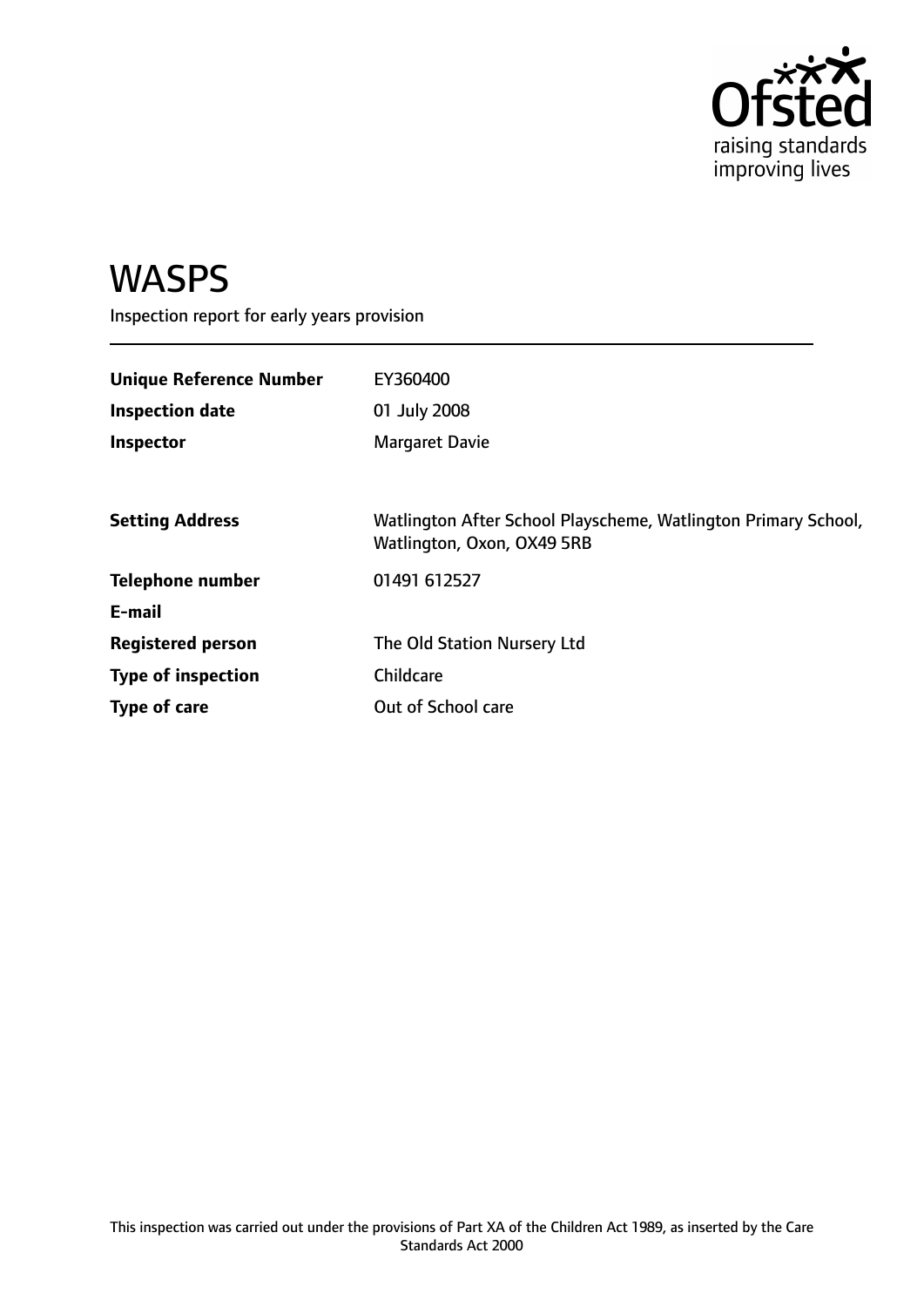#### **ABOUT THIS INSPECTION**

The purpose of this inspection is to assure government, parents and the public of the quality of childcare and, if applicable, of nursery education. The inspection was carried out under Part XA Children Act 1989 as introduced by the Care Standards Act 2000 and, where nursery education is provided, under Schedule 26 of the School Standards and Framework Act 1998.

This report details the main strengths and any areas for improvement identified during the inspection. The judgements included in the report are made in relation to the outcomes for children set out in the Children Act 2004; the National Standards for under 8s day care and childminding; and, where nursery education is provided, the *Curriculum guidance for the foundation stage.*

The report includes information on any complaints about the childcare provision which Ofsted has received since the last inspection or registration or 1 April 2004 whichever is the later.

#### **The key inspection judgements and what they mean**

*Outstanding: this aspect of the provision is of exceptionally high quality Good: this aspect of the provision is strong Satisfactory: this aspect of the provision is sound Inadequate: this aspect of the provision is not good enough*

For more information about early years inspections, please see the booklet *Are you ready for your inspection?* which is available from Ofsted's website: *www.ofsted.gov.uk.*

#### **THE QUALITY AND STANDARDS OF THE CARE**

On the basis of the evidence collected on this inspection:

The quality and standards of the care are good. The registered person meets the National Standards for under 8s day care and childminding.

#### **WHAT SORT OF SETTING IS IT?**

Watlington After School Club (WASPS) was registered in 2002 and re-registered under the new ownership of Old Station Nursery Ltd in 2007. It operates from the extended school's room in Watlington Primary School, with access to the school's playground, playing field and toilet facilities. A maximum of 24 children may attend the club at any one time. The club is open each weekday during term time from 07.30 to 09.00 for breakfast club and from 15.00 to 18.00 for the after school club. The holiday play scheme is open form 08.00 to 18.00 in school holidays. The club currently supports children who speak English as an additional language.

There are currently 50 children aged from four to 11 years on roll. Children come from the local community. The after school club accepts children from schools within the local area. The club currently employs six members of staff. Of these, half hold an appropriate early years qualification.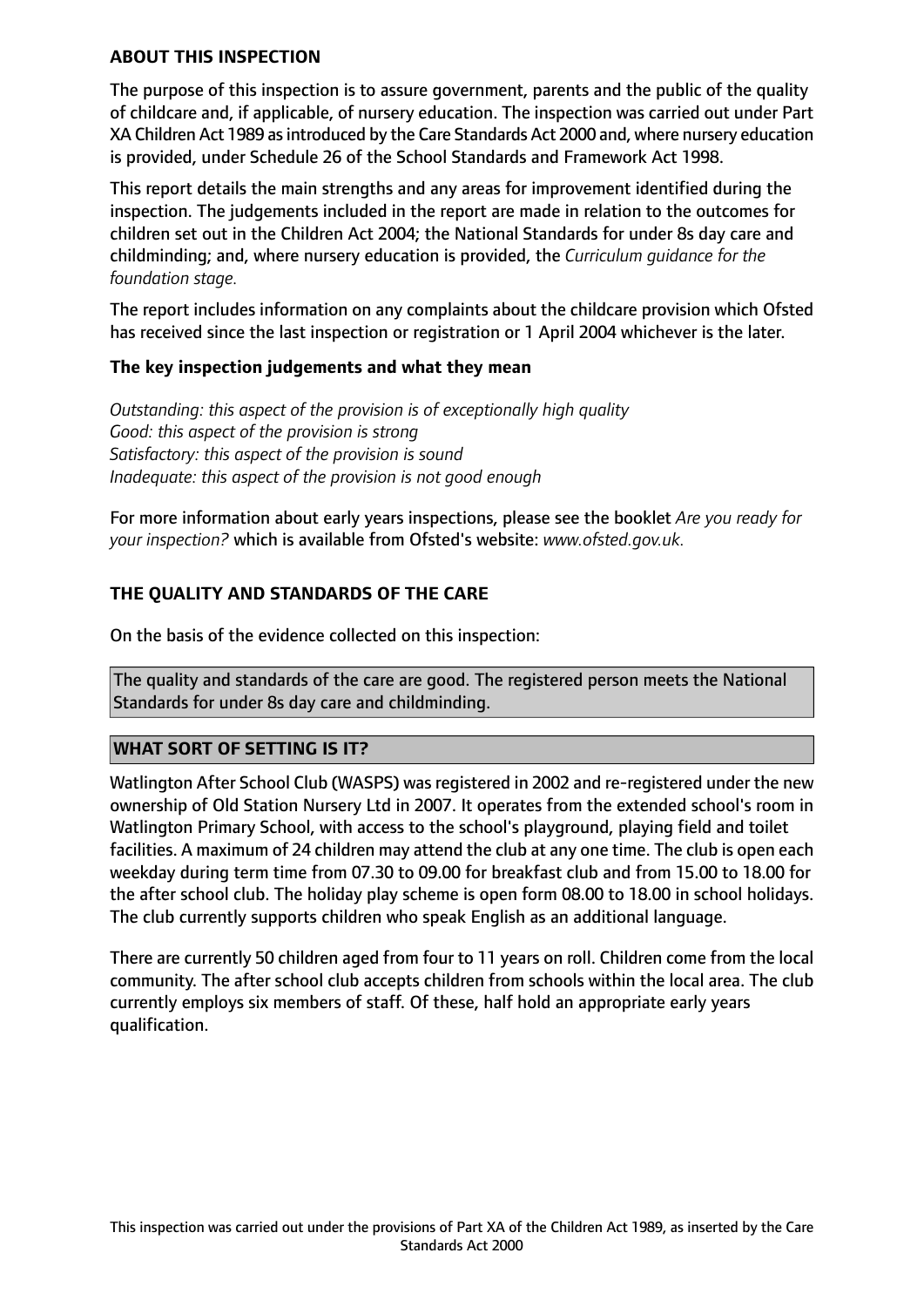# **Helping children to be healthy**

# The provision is outstanding.

Children thrive because staff follow highly effective procedures to meet their health needs. The excellent adult support they receive helps children gain a very good understanding of hygiene and promotes their independence in self care. Children are cared for in a very clean setting and encouraged to wash their hands regularly either using the soft soap and paper towels or the dry wash which is provided on all the tables. This ensures they keep their hands clean, minimise the spread of germs and take responsibility for their own hygiene.

Children help themselves to easily accessible drinks throughout the session. Drinks are available at the 'drink station' where they are encouraged to 'please help yourself'. They enjoy snacks they bring from home or help themselves to the freshly prepared fruit such as sliced oranges. Cooking activities such as making pizzas encourage children to develop a very good understanding of healthy eating.

Children enjoy excellent opportunities for outdoor play. The club has its own secure outdoor area to which they have free access. Additionally, children use the outdoor facilities of the school such as playing team games on the playing fields or developing their physical confidence and control on the wooden adventure area. This ensures children get plenty of fresh air and practise their physical skills in a secure environment.

# **Protecting children from harm or neglect and helping them stay safe**

The provision is outstanding.

Children play in a very secure and welcoming environment. Staff are extremely vigilant to their safety and use thorough risk assessments to reduce potential hazards. Children are carefully supervised at all times, but given freedom to play within safe limits, for example as they independently access resources. Collection from school is very well organised and ensures that younger children are safely escorted to the meeting place from their classrooms. Children are immediately registered for their safety and regular head counts are conducted to confirm they are all accounted for.

Children are cared for in the newly built extended schools room, which is very well equipped for their needs. They have access to sufficient and appropriate toilet facilities. They use high quality toys and equipment which are suitable for their ages and which they find interesting. For example, the wide range of dolls equipment which encouragesimaginative play both indoors and outdoors.

Children regularly practise fire drills to ensure they know what to expect in an emergency. They are very well protected by staff who have a clear understanding of child protection procedures in line with Local Safeguarding Children Board's guidance. Local authority contact numbers are always accessible should staff ever have a concern about a child in their care.

# **Helping children achieve well and enjoy what they do**

The provision is outstanding.

Children really enjoy the time they spend at the club. They have fun using the very good range of toys and equipment and enjoy being in the company of their friends. They arrive happy and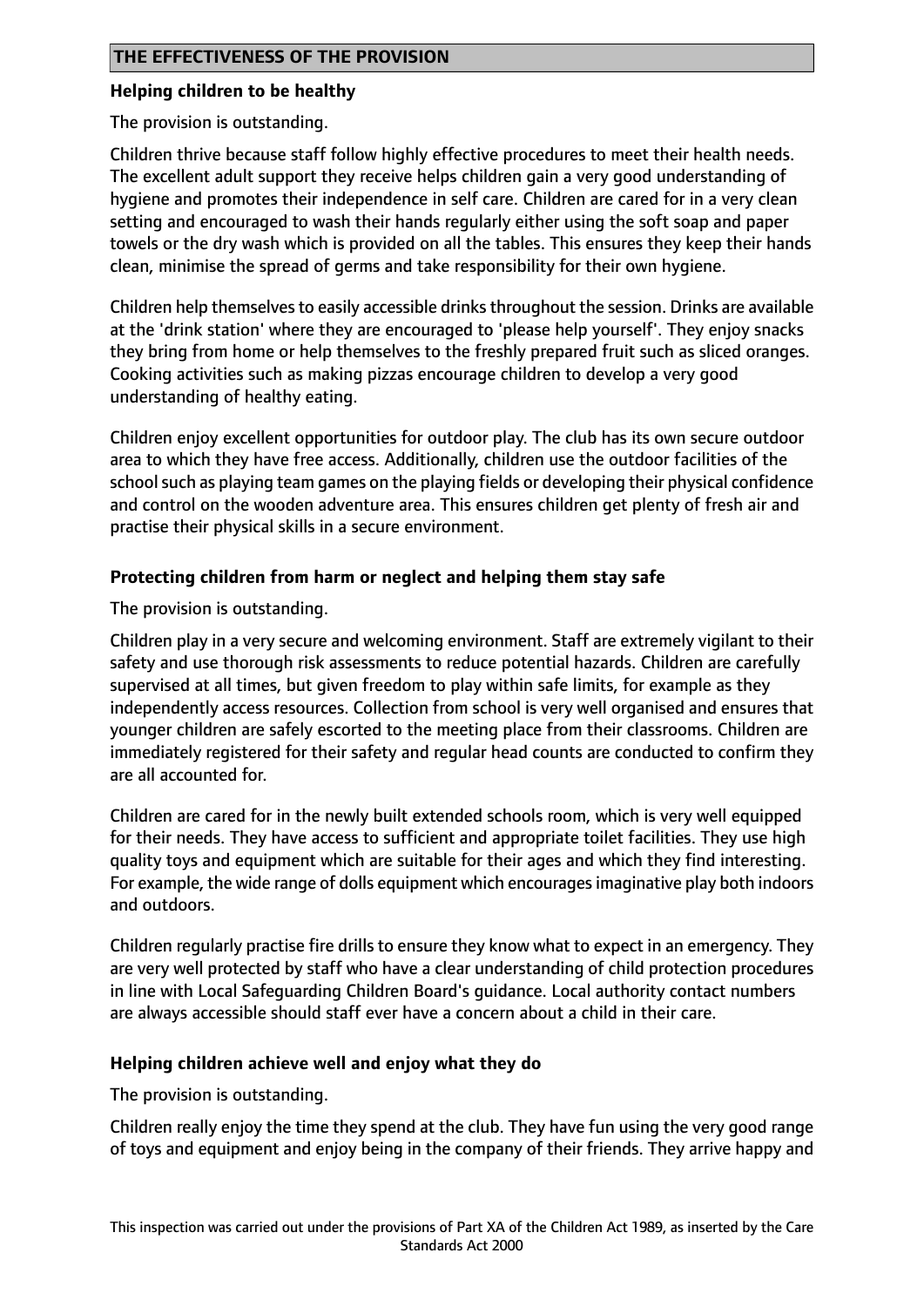spend a relaxed time greeting one another and sharing news about their day. Toys and resources are already set up when they arrive and they are offered a very good mix of free choice and adult led activities. For example, they play a game of pool with their friends, make individual pizzas with a member of staff and draw and colour. Children are not over directed by adults, but given excellent opportunities to make their own choices. Children may also sit quietly in the book corner watching an appropriate film or complete any homework they wish to do.

Caring staff have very good relationships with the children and obviously enjoy their company, involving themselves in their play in order to support their development. Children are happy to approach them if they feel they need any help. Sessions are carefully planned to ensure children have weekly experiences to support their physical, intellectual and emotional development.

# **Helping children make a positive contribution**

# The provision is outstanding.

Children's well being is highly promoted. Staff know them extremely well and make excellent use of the information they gather from parents to meet their individual needs. This makes children feel valued. Children are treated equally and staff show them that they have a high level of trust in them, for example by allowing them to access the cupboards independently to get out additional resources. This encourages children to develop good levels of responsibility. Children's understanding of diversity is very well promoted. They access a range of resources such as dolls from around the world, displays such as signs in a variety of languages and celebrate major festivals through cooking and craft activities. They consider the effect a major disability would have on their life as they write and perform plays for their friends.

Children's behaviour is excellent. Staff have high expectations of them and set clear boundaries for them. They provide very good role models for children, treating them with courtesy and respect. As a result children are polite and courteous and develop good levels of maturity in their behaviour. Children draw up their own behaviour code and decide which aspects they think are most important, such as being nice to one another and being especially welcoming to new children. They take a good deal of responsibility for their own activities and as a result are supported in their understanding between right and wrong. Children play very harmoniously and show high levels of interest in their friends. For example, children listen very respectfully when others are sharing news about their day.

Relationships with parents are very good. They receive a warm welcome in the club's friendly and relaxed atmosphere. Children's care and welfare is very well supported by the ongoing dialogue between parents and staff. Secure systems are in place to assure that their children are only released to authorised adults.

# **Organisation**

The organisation is good.

Children benefit greatly from the well organised care they receive. Following the take over by new owners and a move to a new room within the school, a thorough audit of the club has been conducted. The new premises are very well organised to provide good play opportunities for children both indoors and outdoors and children enjoy a wide variety of experiences which support their overall development very well. Thorough planning has been done to ensure children are provided with a wide range of experiences and plenty of outdoor play when